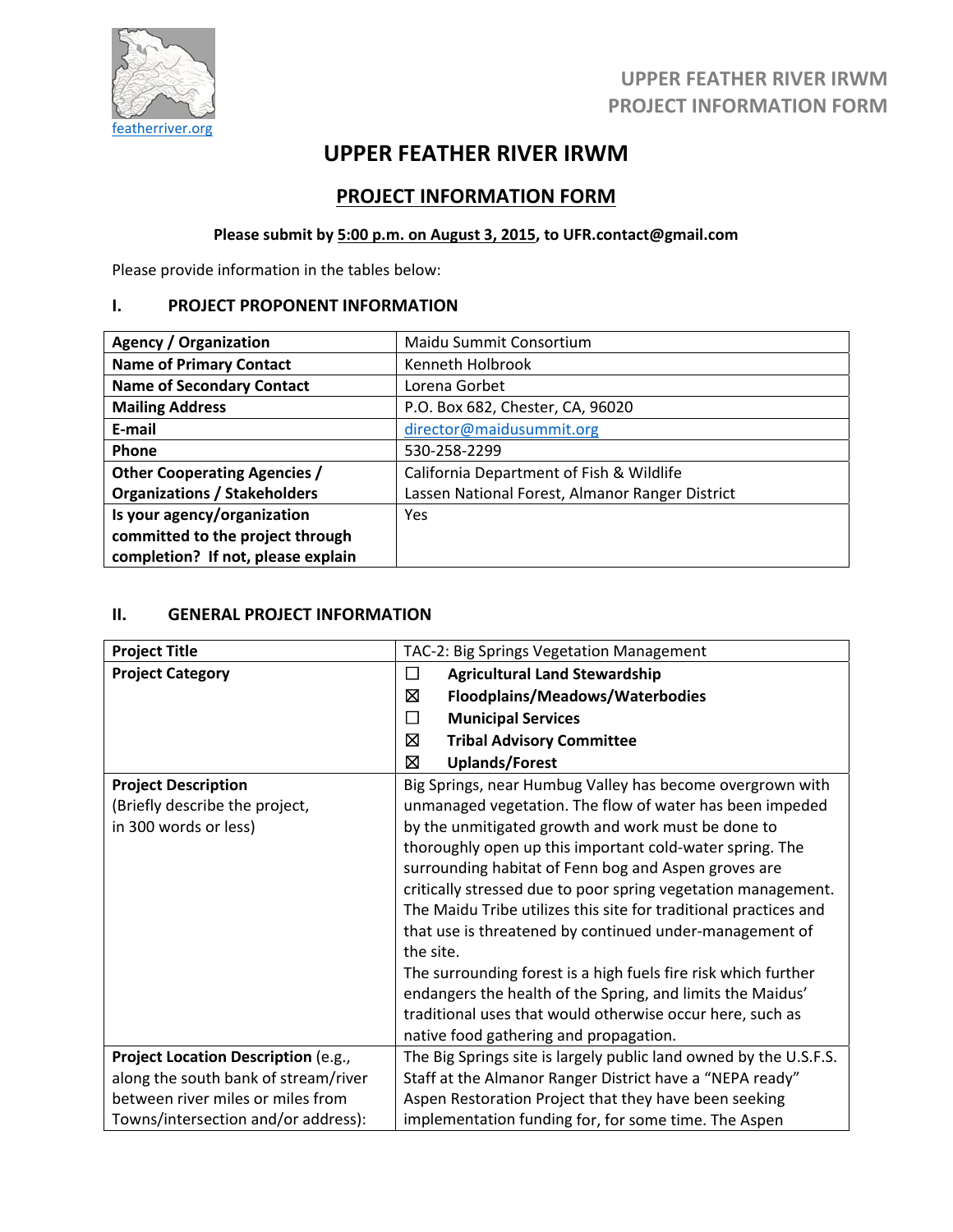|            | Restoration Project includes mechanical treatment of the      |  |
|------------|---------------------------------------------------------------|--|
|            | surrounding conifer stands, as well as hand treatment for the |  |
|            | immediate area surrounding the Springs.                       |  |
|            | We propose that The Maidu Summit Consortium be able to        |  |
|            | contract for this work, and that a Traditional Ecological     |  |
|            | Knowledge (TEK) driven ethno-botany study be performed in     |  |
|            | conjunction with the Aspen restoration. This would ensure     |  |
|            | that none of the proposed actions would endanger sensitive    |  |
|            | cultural resources that occur at this site.                   |  |
| Latitude:  | 40.1336064                                                    |  |
| Longitude: | -121.2649196                                                  |  |

## **III. APPLICABLE IRWM PLAN OBJECTIVES ADDRESSED**

For each of the objectives addressed by the project, provide a one to two sentence description of how the project contributes to attaining the objective and how the project outcomes will be quantified. If the project does not address *any* of the IRWM plan objectives, provide a one to two sentence description of how the project relates to a challenge or opportunity of the Region.

|                                 | Will the        |                                     | Quantification         |
|---------------------------------|-----------------|-------------------------------------|------------------------|
|                                 | project         |                                     | (e.g. acres of         |
|                                 | address         |                                     | streams/wetlands       |
| <b>Upper Feather River IRWM</b> | the             | <b>Brief explanation of project</b> | restored or            |
| <b>Objectives:</b>              | objective?      | linkage to selected Objective       | enhanced)              |
| Restore natural hydrologic      | $\boxtimes$ Yes | Substantial improvement to the      | $\approx$ 2-3 acres of |
| functions.                      |                 | hydrological functions and          | spring area            |
|                                 | $\Box$ N/A      | beneficial uses of this             | supporting a large     |
|                                 |                 | substantial cold-water spring       | cold-water spring      |
|                                 |                 | will be accomplished through        | aquatic habitat        |
|                                 |                 | sustained vegetation traditional    | 15 miles of CDFW       |
|                                 |                 | Maidu management of this site.      | designated Wild        |
|                                 |                 | Coldwater habitat in the North      | <b>Trout Water is</b>  |
|                                 |                 | Fork of the Upper Feather           | supported by Big       |
|                                 |                 | watershed will be enhanced by       | <b>Springs</b>         |
|                                 |                 | increase cold-water flows.          | $2,000+$ acres         |
|                                 |                 |                                     | adjacent meadow        |
|                                 |                 |                                     | that is fed by Big     |
|                                 |                 |                                     | <b>Springs</b>         |
|                                 |                 |                                     |                        |
| Reduce potential for            | $\boxtimes$ Yes | By enhancing the flow of these      |                        |
| catastrophic wildland fires in  |                 | springs, we improve the             |                        |
| the Region.                     | $\Box$ N/A      | wetlands of the adjacent            |                        |
|                                 |                 | montane meadow,                     |                        |
|                                 |                 | subsequently reducing wildland      |                        |
|                                 |                 | fire risk through improved          |                        |
|                                 |                 | meadow hydrology.                   |                        |
| <b>Build communication and</b>  | $\boxtimes$ Yes | This is achieved through our        |                        |
| collaboration among water       |                 | collaborative planning for this     |                        |
| resources stakeholders in the   | N/A<br>$\Box$   | project with the Almanor            |                        |
| Region.                         |                 | Ranger District (USFS) and with     |                        |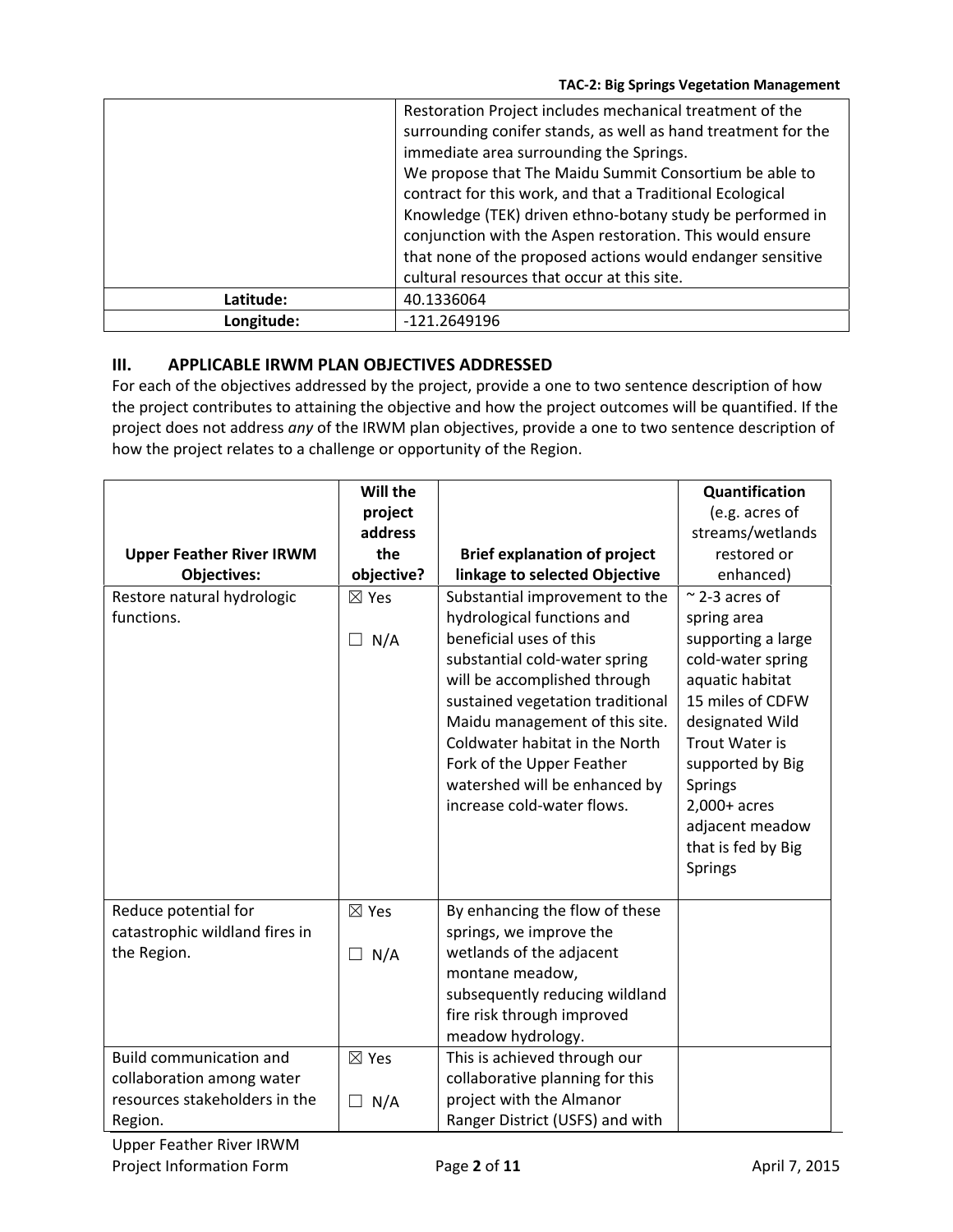|                                                                | Will the        |                                                           | Quantification                          |  |
|----------------------------------------------------------------|-----------------|-----------------------------------------------------------|-----------------------------------------|--|
|                                                                | project         |                                                           | (e.g. acres of                          |  |
|                                                                | address         |                                                           | streams/wetlands                        |  |
| <b>Upper Feather River IRWM</b>                                | the             | <b>Brief explanation of project</b>                       | restored or                             |  |
| <b>Objectives:</b>                                             | objective?      | linkage to selected Objective                             | enhanced)                               |  |
|                                                                |                 | the California Department of                              |                                         |  |
|                                                                |                 | Fish and Wildlife.                                        |                                         |  |
| Work with DWR to develop                                       | $\boxtimes$ Yes | We want to demonstrate to the                             | $\approx$ 2-3 acres of                  |  |
| strategies and actions for the                                 |                 | DWR the importance of                                     | spring area                             |  |
| management, operation, and<br>control of SWP facilities in the | N/A<br>$\Box$   | mandating widespread use of<br>TEK springs rehabilitation | supporting a large<br>cold-water spring |  |
| <b>Upper Feather River</b>                                     |                 | approaches and techniques for                             | aquatic habitat                         |  |
| Watershed in order to increase                                 |                 | improving summer water flows                              | 15 miles of CDFW                        |  |
| water supply, recreational, and                                |                 | and water quality. The TEK                                | designated Wild                         |  |
| environmental benefits to the                                  |                 | assessment, rehabilitation,                               | <b>Trout Water is</b>                   |  |
| Region.                                                        |                 | ongoing management and                                    | supported by Big                        |  |
|                                                                |                 | monitoring approach needs to                              | Springs                                 |  |
|                                                                |                 | be demonstrated to encourage                              | $2,000+$ acres                          |  |
|                                                                |                 | more widespread employment                                | adjacent meadow                         |  |
|                                                                |                 | of TEK in our region.                                     | that is fed by Big                      |  |
|                                                                |                 |                                                           | Springs                                 |  |
| Encourage municipal service                                    | $\boxtimes$ Yes | We want to demonstrate to the                             | $\approx$ 2-3 acres of                  |  |
| providers to participate in                                    |                 | DWR and the SWP contractors                               | spring area                             |  |
| regional water management                                      | $\Box$ N/A      | cost-effective TEK springs                                | supporting a large                      |  |
| actions that improve water                                     |                 | management approaches from                                | cold-water spring                       |  |
| supply and water quality.                                      |                 | both Maidu and downstream                                 | aquatic habitat                         |  |
|                                                                |                 | beneficiary points of view, and                           | 15 miles of CDFW                        |  |
|                                                                |                 | thus, encourage more                                      | designated Wild<br>Trout Water is       |  |
|                                                                |                 | widespread employment of TEK<br>for enhanced springs      | supported by Big                        |  |
|                                                                |                 | management on their vast                                  | Springs                                 |  |
|                                                                |                 | tracts of USFS land.                                      | $2,000+$ acres                          |  |
|                                                                |                 |                                                           | adjacent meadow                         |  |
|                                                                |                 |                                                           | that is fed by Big                      |  |
|                                                                |                 |                                                           | Springs                                 |  |
| Continue to actively engage in                                 | $\boxtimes$ Yes | This project will bring our group                         | $\approx$ 2-3 acres of                  |  |
| FERC relicensing of                                            |                 | into direct participation with                            | spring area                             |  |
| hydroelectric facilities in the                                | N/A<br>$\perp$  | PG&E, other Forest and                                    | supporting a large                      |  |
| Region.                                                        |                 | Watershed stewardship                                     | cold-water spring                       |  |
|                                                                |                 | partners and interests such as                            | aquatic habitat                         |  |
|                                                                |                 | the FERC #1962 ERC, ensuring                              | 15 miles of CDFW                        |  |
|                                                                |                 | that environmental justice for                            | designated Wild                         |  |
|                                                                |                 | the Maidu People is sustainable                           | Trout Water is                          |  |
|                                                                |                 | over time through "buy in" by                             | supported by Big                        |  |
|                                                                |                 | potential partners                                        | Springs                                 |  |
|                                                                |                 |                                                           | $2,000+$ acres                          |  |
|                                                                |                 |                                                           | adjacent meadow                         |  |
|                                                                |                 |                                                           | that is fed by Big                      |  |
|                                                                |                 |                                                           | Springs                                 |  |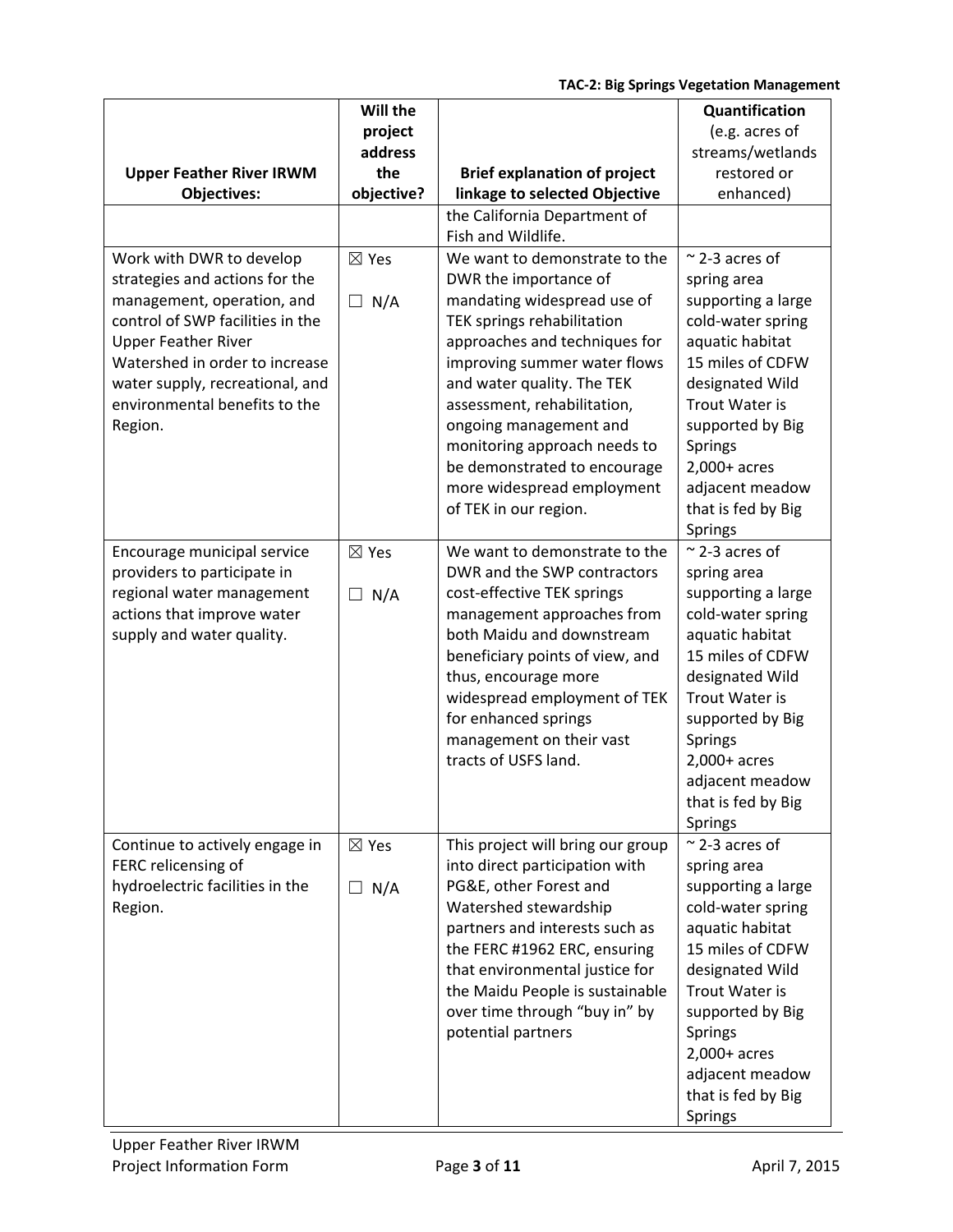|                                  | Will the                 |                                                                | Quantification                     |
|----------------------------------|--------------------------|----------------------------------------------------------------|------------------------------------|
|                                  | project<br>address       |                                                                | (e.g. acres of<br>streams/wetlands |
| <b>Upper Feather River IRWM</b>  | the                      | <b>Brief explanation of project</b>                            | restored or                        |
| <b>Objectives:</b>               | objective?               | linkage to selected Objective                                  | enhanced)                          |
| Address economic challenges      | $\Box$ Yes               |                                                                |                                    |
| of municipal service providers   |                          |                                                                |                                    |
| to serve customers.              | $\boxtimes$ N/A          |                                                                |                                    |
| Protect, restore, and enhance    | $\boxtimes$ Yes          | <b>TEK UFR IRWM Plan General</b>                               |                                    |
| the quality of surface and       |                          | Ben Use Goal -                                                 |                                    |
| groundwater resources for all    | $\Box$ N/A               | Beneficial uses of water                                       |                                    |
| beneficial uses, consistent with |                          | including but not limited                                      |                                    |
| the RWQC Basin Plan.             |                          | to: fish consumption, wildlife                                 |                                    |
|                                  |                          | habitat, plant and animal                                      |                                    |
|                                  |                          | species, recreation and the                                    |                                    |
|                                  |                          | water quality and quantity to                                  |                                    |
|                                  |                          | support such activities. This                                  |                                    |
|                                  |                          | includes those uses that                                       |                                    |
|                                  |                          | support the cultural, spiritual<br>and traditional lifeways of |                                    |
|                                  |                          | California Indian Tribes, Tribal                               |                                    |
|                                  |                          | communities and families.                                      |                                    |
| Address water resources and      | $\boxtimes$ Yes          | The TAC has proposed cultural                                  |                                    |
| wastewater needs of DACs and     |                          | beneficial uses that define                                    |                                    |
| Native Americans.                | $\Box$ N/A               | benefits to water resources                                    |                                    |
|                                  |                          | such as coldwater habitat and                                  |                                    |
|                                  |                          | water quality enhancements.                                    |                                    |
|                                  |                          | (See above.)                                                   |                                    |
| Coordinate management of         | $\Box$ Yes               |                                                                |                                    |
| recharge areas and protect       |                          |                                                                |                                    |
| groundwater resources.           | $\boxtimes$ N/A          |                                                                |                                    |
| Improve coordination of land     | $\boxtimes$ Yes          | Use TEK                                                        |                                    |
| use and water resources          |                          |                                                                |                                    |
| planning.                        | N/A<br>$\vert \ \ \vert$ |                                                                |                                    |
| Maximize agricultural,           | $\square$ Yes            |                                                                |                                    |
| environmental and municipal      |                          |                                                                |                                    |
| water use efficiency.            | $\boxtimes$ N/A          |                                                                |                                    |
| Effectively address climate      | $\boxtimes$ Yes          | The TAC has proposed cultural                                  |                                    |
| change adaptation and/or         |                          | beneficial uses that define                                    |                                    |
| mitigation in water resources    | $\Box$ N/A               | benefits to water resources<br>such as coldwater habitat and   |                                    |
| management.                      |                          | water quality enhancements.                                    |                                    |
|                                  |                          | Climate change projections for                                 |                                    |
|                                  |                          | the UFFR watershed predict                                     |                                    |
|                                  |                          | declines in coldwater in surface                               |                                    |
|                                  |                          | water bodies during hotter and                                 |                                    |
|                                  |                          | longer summers.                                                |                                    |
| Improve efficiency and           | $\Box$ Yes               |                                                                |                                    |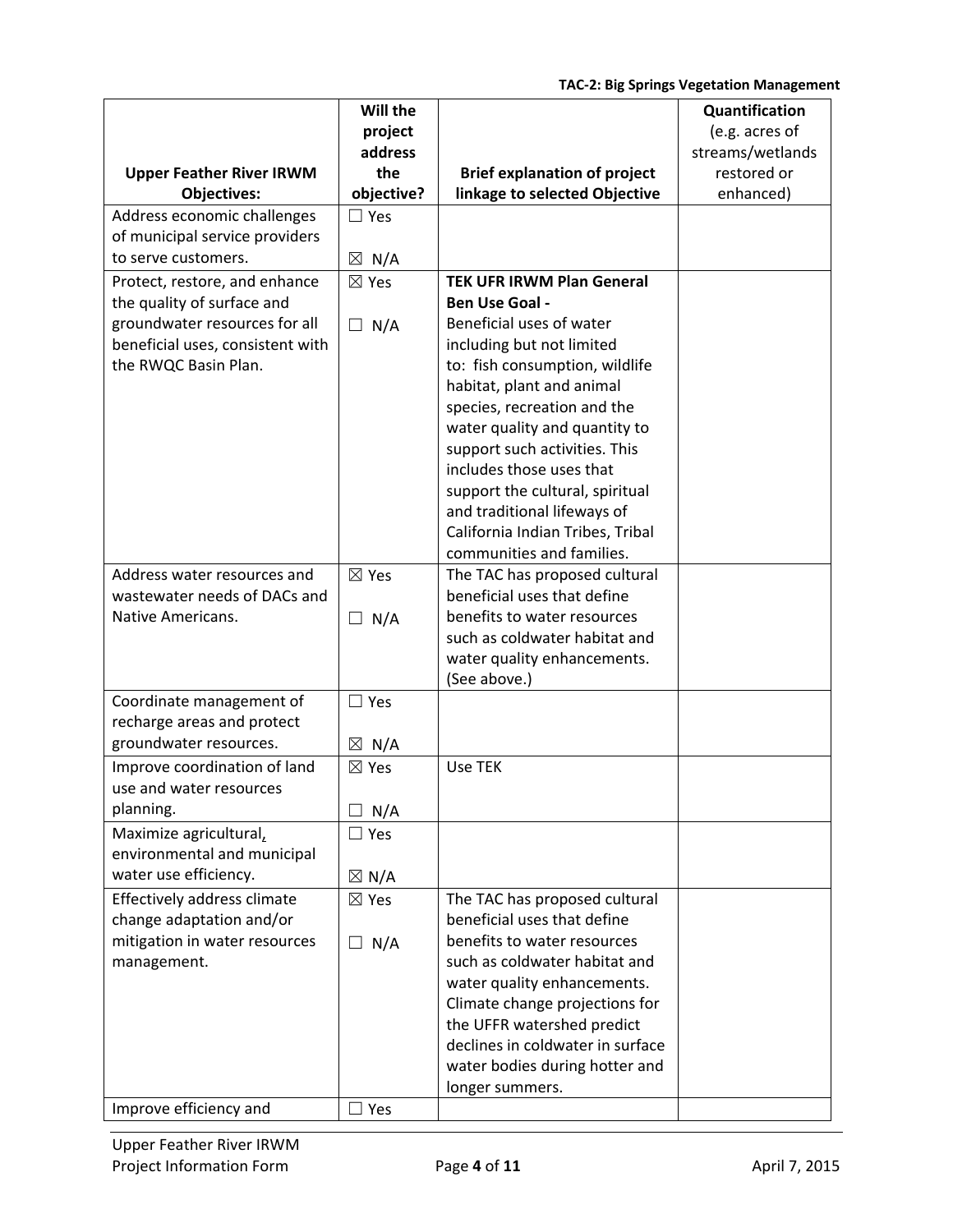|                                 | Will the        |                                     | Quantification   |
|---------------------------------|-----------------|-------------------------------------|------------------|
|                                 | project         |                                     | (e.g. acres of   |
|                                 | address         |                                     | streams/wetlands |
| <b>Upper Feather River IRWM</b> | the             | <b>Brief explanation of project</b> | restored or      |
| <b>Objectives:</b>              | objective?      | linkage to selected Objective       | enhanced)        |
| reliability of water supply and |                 |                                     |                  |
| other water-related             | $\boxtimes$ N/A |                                     |                  |
| infrastructure.                 |                 |                                     |                  |
| Enhance public awareness and    | $\boxtimes$ Yes | Use TEK                             |                  |
| understanding of water          |                 |                                     |                  |
| management issues and needs.    | N/A<br>$\perp$  |                                     |                  |
| Address economic challenges     | $\Box$ Yes      |                                     |                  |
| of agricultural producers.      |                 |                                     |                  |
|                                 | $\boxtimes$ N/A |                                     |                  |
| Work with counties/             | $\boxtimes$ Yes | We are partnering with the          |                  |
| communities/groups to make      |                 | <b>Mountain Meadows</b>             |                  |
| sure staff capacity exists for  | N/A<br>$\Box$   | Conservancy, the Feather River      |                  |
| actual administration and       |                 | Land Trust, the Sierra Institute,   |                  |
| implementation of grant         |                 | Plumas Corp., and Deer Creek        |                  |
| funding.                        |                 | Resources, in order to ensure       |                  |
|                                 |                 | full project                        |                  |
|                                 |                 | planning/implementation             |                  |
|                                 |                 | objectives are met in a timely      |                  |
|                                 |                 | manner throughout the life of       |                  |
|                                 |                 | the grant                           |                  |

If no objectives are addressed, describe how the project relates to a challenge or opportunity for the Region:

## **IV. PROJECT IMPACTS AND BENEFITS**

Please provide a summary of the expected project benefits and impacts in the table below or check N/A if not applicable; **do no leave a blank cell.** Note that DWR encourages multi‐benefit projects.

| If applicable, describe benefits or impacts of the project with respect to: |                 |                                           |  |  |
|-----------------------------------------------------------------------------|-----------------|-------------------------------------------|--|--|
| <b>Native American Tribal Communities</b>                                   | $\boxtimes$ Yes | This project directly enhances local      |  |  |
|                                                                             |                 | tribes in the conservation of important   |  |  |
|                                                                             | $\Box N/A$      | cultural resources such as springs,       |  |  |
|                                                                             |                 | meadows and forests. An organization      |  |  |
|                                                                             |                 | representing the Maidu tribal concerns    |  |  |
|                                                                             |                 | regarding conservation and resource       |  |  |
|                                                                             |                 | protection will own the land              |  |  |
|                                                                             |                 | immediately adjacent to the project site. |  |  |
|                                                                             |                 | This project will provide the tribe the   |  |  |
|                                                                             |                 | ability to practice traditional ecology   |  |  |
|                                                                             |                 | across ownership boundaries, thus         |  |  |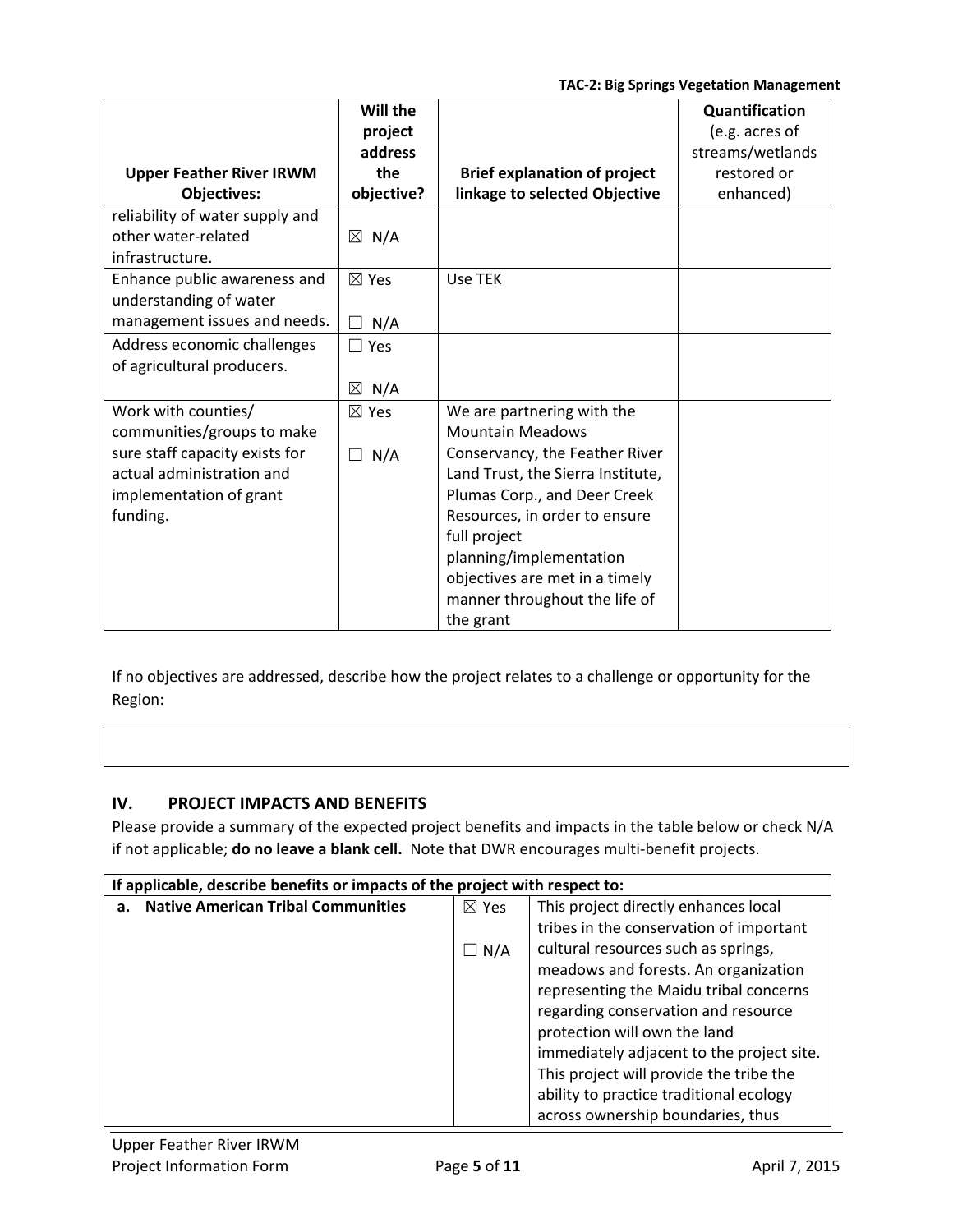|    |                                                                            |                 | promoting cultural practices that could<br>immensely improve UFR watershed<br>management.                                                                                                                                                                                                                      |
|----|----------------------------------------------------------------------------|-----------------|----------------------------------------------------------------------------------------------------------------------------------------------------------------------------------------------------------------------------------------------------------------------------------------------------------------|
| b. | Disadvantaged Communities <sup>1</sup>                                     | $\boxtimes$ N/A | The project site is positioned in the<br>upper watershed, and could directly<br>impact resource enhancement and<br>allocation, for a number of DACs that<br>occur at many places further down the<br>watershed, near the project site but the<br>locations and magnitudes of actual<br>impacts are unknown.    |
| c. | <b>Environmental Justice</b> <sup>2</sup>                                  | $\boxtimes$ N/A | Allowing the local Native tribe the ability<br>to improve our shared resources<br>through direct support for tribal<br>partners employing long-held<br>stewardship techniques that broadly<br>improves ecosystem functioning will<br>have economic and cultural benefits,<br>but specific impacts are unknown. |
| d. | <b>Drought Preparedness</b>                                                | $\boxtimes$ N/A | We enhance the present water supply of<br>the Upper Feather River watershed by<br>opening up these springs and protecting<br>them from contamination of nearby<br>grazing cattle. Specific impacts are<br>unknown.                                                                                             |
| e. | Assist the region in adapting to effects of<br>climate change <sup>3</sup> | $\boxtimes$ N/A | We assist the issues of climate change in<br>our region by reducing wildfire risk.<br>Specific impacts are unknown.                                                                                                                                                                                            |
| f. | Generation or reduction of greenhouse                                      |                 |                                                                                                                                                                                                                                                                                                                |
|    | gas emissions (e.g. green technology)                                      | $\boxtimes$ N/A |                                                                                                                                                                                                                                                                                                                |
| g. | Other expected impacts or benefits that                                    | $\boxtimes$ Yes | Botanical vigor and diversity and wildlife                                                                                                                                                                                                                                                                     |
|    | are not already mentioned elsewhere                                        |                 | use of improved spring habitat will be                                                                                                                                                                                                                                                                         |
|    |                                                                            |                 | encouraged by improved functioning of<br>springs and surrounding vegetation.                                                                                                                                                                                                                                   |
|    |                                                                            |                 |                                                                                                                                                                                                                                                                                                                |

 $<sup>1</sup>$  A Disadvantaged Community is defined as a community with an annual median household (MHI)</sup> income that is less than 80 percent of the Statewide annual MHI. DWR's DAC mapping is available on the UFR website (http://featherriver.org/maps/) .

<sup>2</sup> Environmental Justice is defined as the fair treatment of people of all races, cultures, and incomes with respect to the development, adoption, implementation and enforcement of environmental laws, regulations and policies. An example of environmental justice benefit would be to improve conditions (e.g. water supply, flooding, and sanitation) in an area of racial minorities.

 $3$  Climate change effects are likely to include increased flooding, extended drought, and associated secondary effects such as increased wildfire risk, erosion, and sedimentation.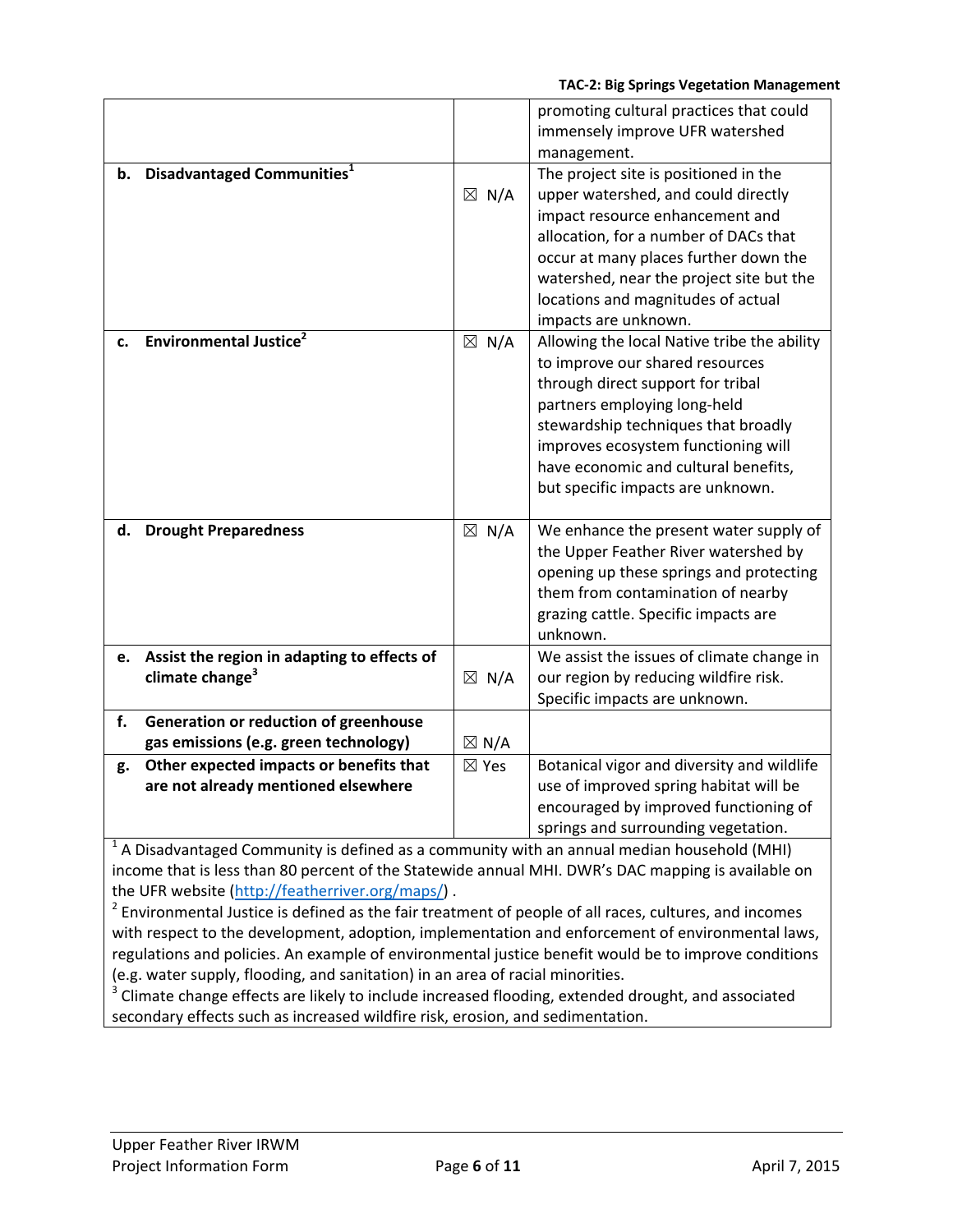DWR encourages multiple benefit projects which address one or more of the following elements (PRC §75026(a). Indicate which elements are addressed by your project.

| а.             | Water supply reliability, water        | $\boxtimes$ N/A | g. | Drinking water treatment and    | Yes                |
|----------------|----------------------------------------|-----------------|----|---------------------------------|--------------------|
|                | conservation, water use efficiency     |                 |    | distribution                    | $\boxtimes$<br>N/A |
|                | b. Stormwater capture, storage, clean- | $\boxtimes$ N/A | h. | Watershed protection and        | ⊠<br>Yes           |
|                | up, treatment, management              |                 |    | management                      | N/A                |
| C <sub>1</sub> | Removal of invasive non-native         | $\boxtimes$ Yes | i. | Contaminant and salt removal    | <b>Yes</b>         |
|                | species, creation/enhancement of       |                 |    | through reclamation/desalting,  | ⊠<br>N/A           |
|                | wetlands,                              |                 |    | other treatment technologies    |                    |
|                | acquisition/protection/restoration     |                 |    | and conveyance of recycled      |                    |
|                | of open space and watershed lands      |                 |    | water for distribution to users |                    |
| d.             | Non-point source pollution             | $\boxtimes$ Yes | j. | Planning and implementation of  | <b>Yes</b>         |
|                | reduction, management and              |                 |    | multipurpose flood              | $\boxtimes$<br>N/A |
|                | monitoring                             |                 |    | management programs             |                    |
| e.             | Groundwater recharge and               | $\boxtimes$ N/A | k. | Ecosystem and fisheries         | M<br><b>Yes</b>    |
|                | management projects                    |                 |    | restoration and protection      | N/A                |
| f.             | Water banking, exchange,               | $\boxtimes$ N/A |    |                                 |                    |
|                | reclamation, and improvement of        |                 |    |                                 |                    |
|                | water quality                          |                 |    |                                 |                    |

### **V. RESOURCE MANAGEMENT STRATEGIES**

For each resource management strategy (RMS) employed by the project, provide a one to two sentence description in the table below of how the project incorporates the strategy. A description of the RMS can be found in Volume 2 of the 2013 California Water Plan (http://featherriver.org/2013-californiawater-plan-update/).

|                                                     | <b>Will the Project</b>              |                                        |  |  |
|-----------------------------------------------------|--------------------------------------|----------------------------------------|--|--|
|                                                     | incorporate                          | Description of how RMS to be employed, |  |  |
| <b>Resource Management Strategy</b>                 | RMS?                                 | if applicable                          |  |  |
| Reduce Water Demand                                 |                                      |                                        |  |  |
| Agricultural Water Use Efficiency                   | $\boxtimes$<br>No.<br>Yes            |                                        |  |  |
| Urban water use efficiency                          | $\boxtimes$ No<br>Yes                |                                        |  |  |
| <b>Improve Flood Management</b>                     |                                      |                                        |  |  |
| Flood management                                    | $\boxtimes$<br><b>Yes</b><br>No.     |                                        |  |  |
| <b>Improve Operational Efficiency and Transfers</b> |                                      |                                        |  |  |
| Conveyance - regional/local                         | $\boxtimes$<br>Yes<br>No.            |                                        |  |  |
| System reoperation                                  | $\boxtimes$<br>Yes<br>No.            |                                        |  |  |
| Water transfers                                     | $\boxtimes$<br>$\Box$ Yes<br>No.     |                                        |  |  |
| <b>Increase Water Supply</b>                        |                                      |                                        |  |  |
| Conjunctive management                              | ⊠<br>Yes<br>No.                      |                                        |  |  |
| <b>Precipitation Enhancement</b>                    | $\boxtimes$<br>N <sub>o</sub><br>Yes |                                        |  |  |
| Municipal recycled water                            | $\boxtimes$<br>Yes<br><b>No</b>      |                                        |  |  |
| Surface storage - regional/local                    | $\boxtimes$<br>Yes<br>No.            |                                        |  |  |
| <b>Improve Water Quality</b>                        |                                      |                                        |  |  |
| Drinking water treatment and<br>distribution        | ⊠<br><b>Yes</b><br>Nο                |                                        |  |  |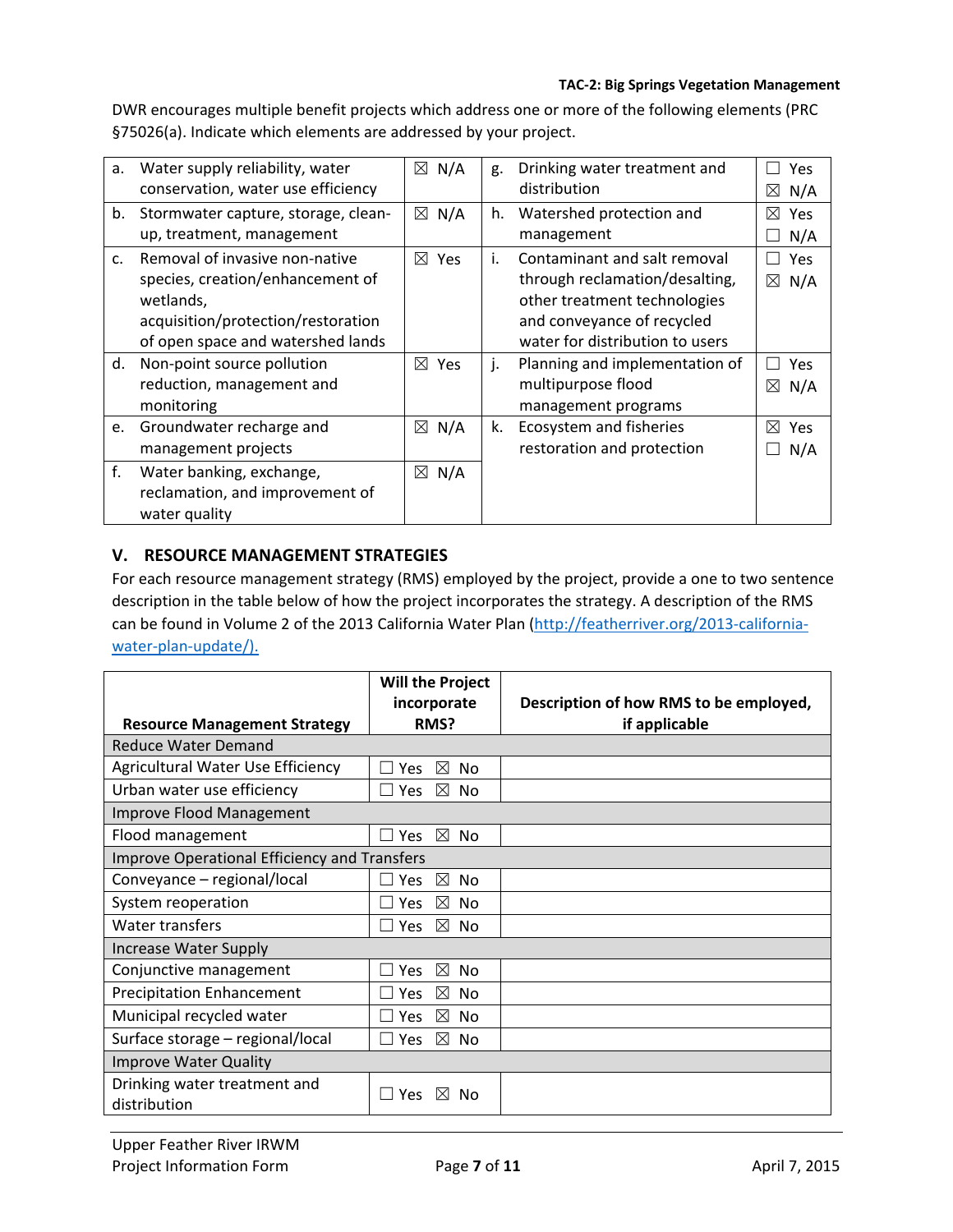|                                                | <b>Will the Project</b><br>incorporate | Description of how RMS to be employed,                                                                                                                                                                                |
|------------------------------------------------|----------------------------------------|-----------------------------------------------------------------------------------------------------------------------------------------------------------------------------------------------------------------------|
| <b>Resource Management Strategy</b>            | RMS?                                   | if applicable                                                                                                                                                                                                         |
| Groundwater remediation/aquifer<br>remediation | $\Box$ Yes $\boxtimes$ No              |                                                                                                                                                                                                                       |
| Matching water quality to water<br>use         | $\Box$ Yes $\boxtimes$ No              |                                                                                                                                                                                                                       |
| Pollution prevention                           | $\boxtimes$ Yes<br>$\Box$ No           | Enhancing coldwater habitat improves water<br>quality and reduces warm water associated<br>pollution like algae.                                                                                                      |
| Salt and salinity management                   | $\boxtimes$ No<br>$\Box$ Yes           |                                                                                                                                                                                                                       |
| Urban storm water runoff<br>management         | $\Box$ Yes $\boxtimes$ No              |                                                                                                                                                                                                                       |
| Practice Resource Stewardship                  |                                        |                                                                                                                                                                                                                       |
| Agricultural land stewardship                  | $\boxtimes$ Yes<br>$\Box$ No           | If livestock fencing is necessary it will be<br>installed to protect spring functions and<br>water quality.                                                                                                           |
| Ecosystem restoration                          | $\boxtimes$ Yes<br>$\Box$ No           | Springs are critical water features for many<br>wildlife species and culturally important<br>plant species.                                                                                                           |
| Forest management                              | $\boxtimes$ Yes<br>$\Box$ No           | Hand treatment of surrounding forest, which<br>is dense with wildfire fuels will reduce<br>wildfire risks and enhance groundwater<br>recharge into springs and meadows.                                               |
| Land use planning and<br>management            | $\boxtimes$ Yes<br>$\Box$ No           | Results of this project will directly impact the<br>potential for objectives in the Land<br>Management Plan for the adjacent Humbug<br>Valley, which will be owned by the Maidu<br>Summit Organization by Summer 2016 |
| Recharge area protection                       | $\boxtimes$<br><b>No</b><br>Yes        |                                                                                                                                                                                                                       |
| Sediment management                            | $\boxtimes$<br>$\sqsupset$ Yes<br>No   |                                                                                                                                                                                                                       |
| Watershed management                           | $\boxtimes$ Yes<br>No                  | Integrating forest, meadow, and spring<br>restoration is an important part of<br>watershed management.                                                                                                                |
| People and Water                               |                                        |                                                                                                                                                                                                                       |
| <b>Economic incentives</b>                     | $\boxtimes$ Yes $\Box$ No              | Through the Pacific Forest Stewardship<br>process and the FERC #1962 ERC process,<br>economic incentives are potentially available<br>to help implement this project.                                                 |
| Outreach and engagement                        | $\boxtimes$ Yes<br>$\Box$ No           | TEK will be demonstrated and shared with<br>interested visitors and partners.                                                                                                                                         |
| Water and culture                              | $\boxtimes$ Yes $\Box$ No              | The Maidu will be able to restore cultural<br>practices and continuity, as they restore<br>aquatic habitat                                                                                                            |
| Water-dependent recreation                     | $\boxtimes$ Yes<br>$\Box$ No           | Downstream improvements to the<br>coldwater fishery will benefit anglers.                                                                                                                                             |
| Wastewater/NPDES                               | ∃ Yes ⊠ No                             |                                                                                                                                                                                                                       |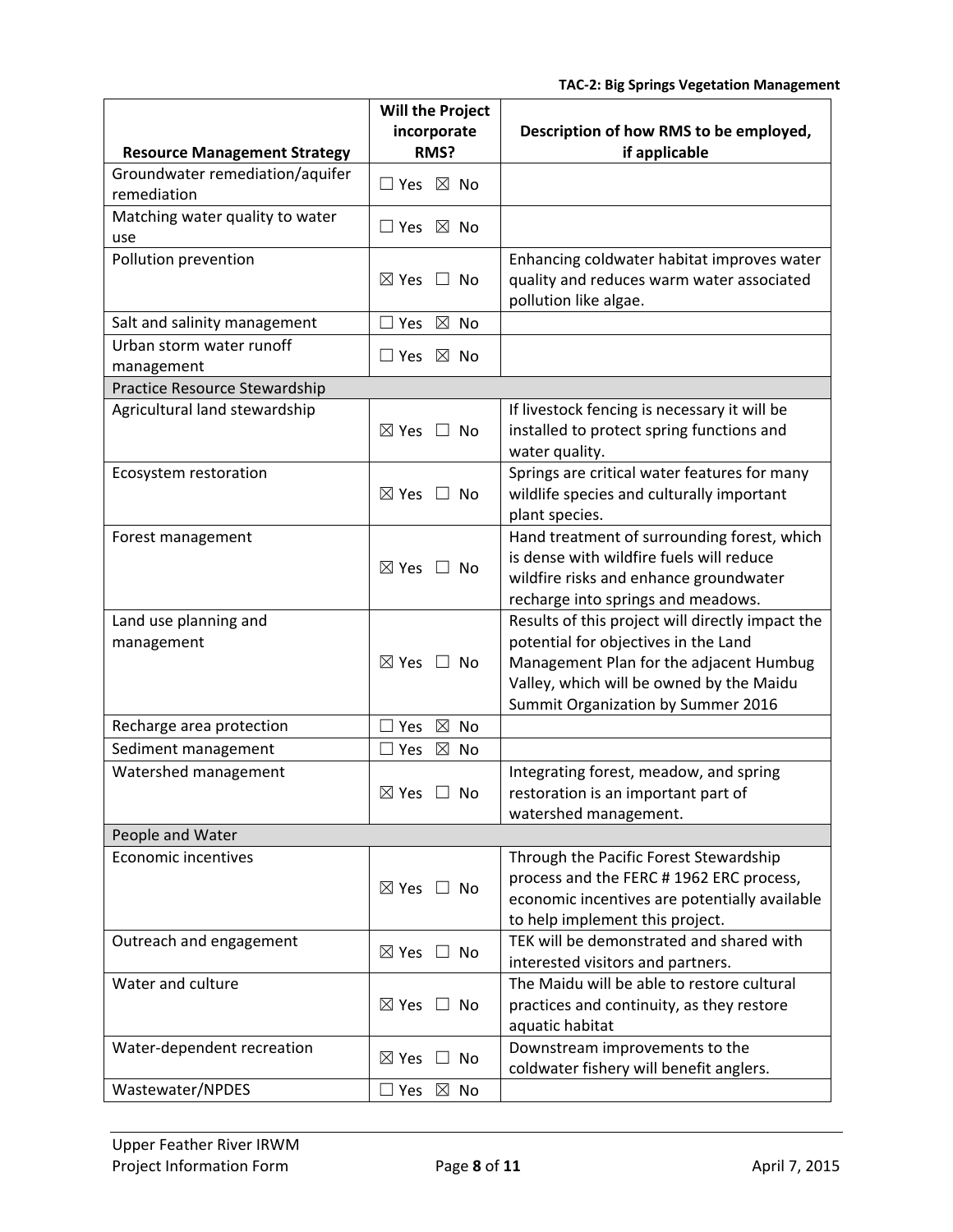Other RMS addressed and explanation:

#### **VI. PROJECT COST AND FINANCING**

Please provide any estimates of project cost, sources of funding, and operation and maintenance costs, as well as the source of the project cost in the table below.

| <b>PROJECT BUDGET</b> |                                                                                                             |                                                                                                                     |                                                                           |                                                         |                   |
|-----------------------|-------------------------------------------------------------------------------------------------------------|---------------------------------------------------------------------------------------------------------------------|---------------------------------------------------------------------------|---------------------------------------------------------|-------------------|
|                       | Project serves a need of a DAC?: $\boxtimes$ Yes $\Box$ No                                                  |                                                                                                                     |                                                                           |                                                         |                   |
|                       | Funding Match Waiver request?: $\boxtimes$ Yes $\Box$ No                                                    |                                                                                                                     |                                                                           |                                                         |                   |
|                       |                                                                                                             | Requested<br>Grant                                                                                                  | <b>Cost Share:</b><br><b>Non-State</b><br><b>Fund Source*</b><br>(Funding | <b>Cost Share:</b><br><b>Other State</b><br><b>Fund</b> |                   |
|                       | Category                                                                                                    | <b>Amount</b>                                                                                                       | Match)                                                                    | Source*                                                 | <b>Total Cost</b> |
| a.                    | <b>Direct Project Administration</b>                                                                        | 185,000                                                                                                             | $\mathbf 0$                                                               | $\mathbf 0$                                             | 185,000           |
| b.                    | <b>Land Purchase/Easement</b>                                                                               | 0                                                                                                                   | $\mathbf 0$                                                               | $\mathbf 0$                                             | $\mathbf 0$       |
| c.                    | <b>Planning/Design/Engineering</b><br>/ Environmental                                                       | 60,000                                                                                                              | $\mathbf 0$                                                               | $\mathbf 0$                                             | 60,000            |
| d.                    | <b>Construction/Implementation</b>                                                                          | 100,000                                                                                                             | $\mathbf 0$                                                               | $\mathbf 0$                                             | 100,000           |
| e.                    | <b>Environmental Compliance/</b><br><b>Mitigation/Enhancement</b>                                           | 25,000                                                                                                              | $\mathbf 0$                                                               | $\mathbf 0$                                             | 25,000            |
| f.                    | <b>Construction Administration</b>                                                                          | $\mathbf{0}$                                                                                                        | $\mathbf 0$                                                               | $\mathbf 0$                                             | $\mathbf 0$       |
| g.                    | <b>Other Costs</b>                                                                                          | 35,000                                                                                                              | $\mathbf 0$                                                               | $\mathbf 0$                                             | 35,000            |
| h.                    | <b>Construction/Implementation</b><br>Contingency                                                           | $\mathbf 0$                                                                                                         | $\mathbf 0$                                                               | $\mathbf 0$                                             | $\mathbf 0$       |
| i.                    | <b>Grand Total (Sum rows (a) through</b><br>(h) for each column)                                            | 400,000                                                                                                             | $\mathbf 0$                                                               | $\mathbf 0$                                             | 400,000           |
| j.                    | <b>Can the Project be phased?</b> $\boxtimes$ Yes<br>$\Box$ No<br>If yes, provide cost breakdown by phases  |                                                                                                                     |                                                                           |                                                         |                   |
|                       | <b>Project Cost</b>                                                                                         |                                                                                                                     | <b>O&amp;M Cost</b>                                                       | <b>Description of Phase</b>                             |                   |
|                       | Phase 1                                                                                                     | 50,000                                                                                                              | 40,000                                                                    | 2 year growth cycle                                     |                   |
|                       | Phase 2                                                                                                     | 50,000                                                                                                              | 40,000                                                                    | 2 year growth cycle                                     |                   |
|                       | Phase 3                                                                                                     | 50,000                                                                                                              | 40,000                                                                    | 2 year growth cycle                                     |                   |
|                       | Phase 4                                                                                                     | 55,000                                                                                                              | 55,000                                                                    | Final veg. man., impact survey                          |                   |
| k.                    | Explain how operation and maintenance costs will be<br>financed for the 20-year planning period for project | We will be partnering with the USFS in order to<br>develop a long-term site management plan,                        |                                                                           |                                                         |                   |
|                       | implementation (not grant funded).                                                                          | predicated on this project work and on related<br>work they are already planning to do for a<br>nearby Aspen stand. |                                                                           |                                                         |                   |
| I.                    | Has a Cost/Benefit analysis been completed?                                                                 | $\Box$ Yes $\boxtimes$ No                                                                                           |                                                                           |                                                         |                   |
| m.                    | Describe what impact there may be if the project is                                                         |                                                                                                                     | The Yellow Creek will not have the increased                              |                                                         |                   |
|                       | not funded (300 words or less)                                                                              | water supply that will occur as a result of this                                                                    |                                                                           |                                                         |                   |
|                       |                                                                                                             | project, nor will it receive the benefit of                                                                         |                                                                           |                                                         |                   |
|                       |                                                                                                             | decreases to water temperature that this will                                                                       |                                                                           |                                                         |                   |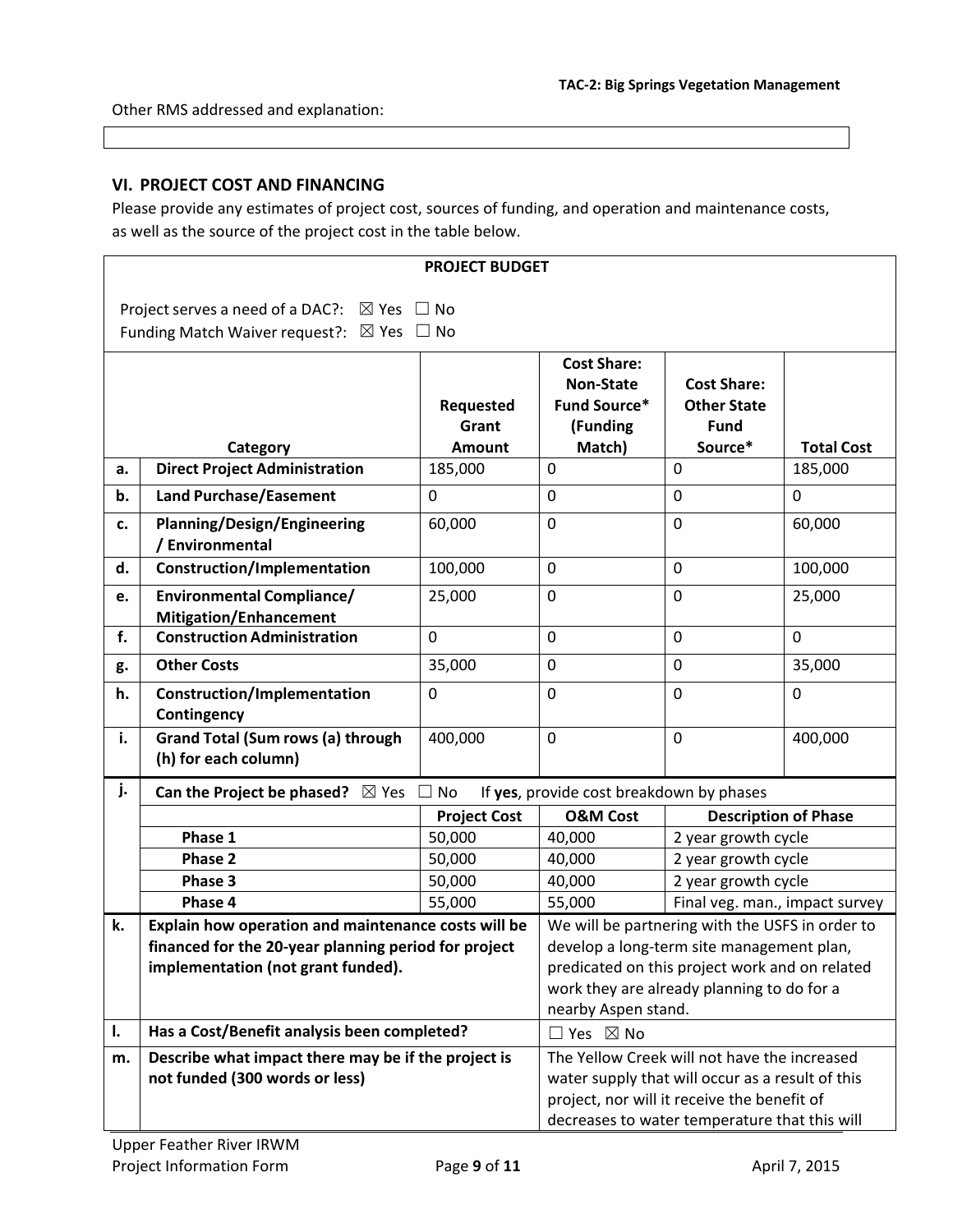|                                                                                          |                                       | provide. Currently the Spring produces ground<br>level water temperatures of 48-49°. |  |  |  |
|------------------------------------------------------------------------------------------|---------------------------------------|--------------------------------------------------------------------------------------|--|--|--|
|                                                                                          | *List all sources of funding.         |                                                                                      |  |  |  |
| Note: See Project Development Manual, Exhibit B, for assistance in completing this table |                                       |                                                                                      |  |  |  |
|                                                                                          | (http://featherriver.org/documents/). |                                                                                      |  |  |  |

### **VIII. PROJECT STATUS AND SCHEDULE**

Please provide a status of the project, level of completion as well as a description of the activities planned for each project stage. If unknown, enter **TBD**.

|                                              | <b>Check the</b> |             |            |                           |                     | Planned/        |
|----------------------------------------------|------------------|-------------|------------|---------------------------|---------------------|-----------------|
|                                              | <b>Current</b>   |             |            | <b>Description of</b>     | Planned/            | <b>Actual</b>   |
|                                              | Project          |             |            | <b>Activities in Each</b> | <b>Actual Start</b> | Completion      |
| <b>Project Stage</b>                         | <b>Stage</b>     |             | Completed? | <b>Project Stage</b>      | Date (mm/yr)        | Date (mm/yr)    |
| a. Assessment and                            |                  | □           | Yes        | Attempting to             | May 1st, 2016       | July 31st, 2016 |
| <b>Evaluation</b>                            |                  | $\boxtimes$ | <b>No</b>  | receive project           |                     |                 |
|                                              | 囟                | $\Box$      | N/A        | design funding to         |                     |                 |
|                                              |                  |             |            | begin the design          |                     |                 |
|                                              |                  |             |            | element, and to           |                     |                 |
|                                              |                  |             |            | begin the                 |                     |                 |
|                                              |                  |             |            | compliance process        |                     |                 |
| b. Final Design                              |                  | $\Box$      | Yes        |                           |                     |                 |
|                                              | $\Box$           | $\boxtimes$ | <b>No</b>  |                           |                     |                 |
|                                              |                  |             |            |                           |                     |                 |
|                                              |                  | $\Box$      | N/A        |                           |                     |                 |
| c. Environmental                             |                  | □           | Yes        |                           |                     |                 |
| <b>Documentation</b>                         | □                | $\boxtimes$ | No         |                           |                     |                 |
| (CEQA / NEPA)                                |                  | П           | N/A        |                           |                     |                 |
| d. Permitting                                |                  | □           | Yes        |                           |                     |                 |
|                                              | $\Box$           | $\boxtimes$ | <b>No</b>  |                           |                     |                 |
|                                              |                  | П           | N/A        |                           |                     |                 |
| e. Construction                              |                  | $\Box$      | Yes        |                           |                     |                 |
| Contracting                                  | $\Box$           | $\boxtimes$ | No         |                           |                     |                 |
|                                              |                  | П           | N/A        |                           |                     |                 |
| f. Construction                              |                  | $\Box$      | Yes        |                           |                     |                 |
| Implementation                               | □                | $\boxtimes$ | <b>No</b>  |                           |                     |                 |
|                                              |                  | □           | N/A        |                           |                     |                 |
| Provide explanation if more than one project |                  |             |            |                           |                     |                 |
| stage is checked as current status           |                  |             |            |                           |                     |                 |
|                                              |                  |             |            |                           |                     |                 |